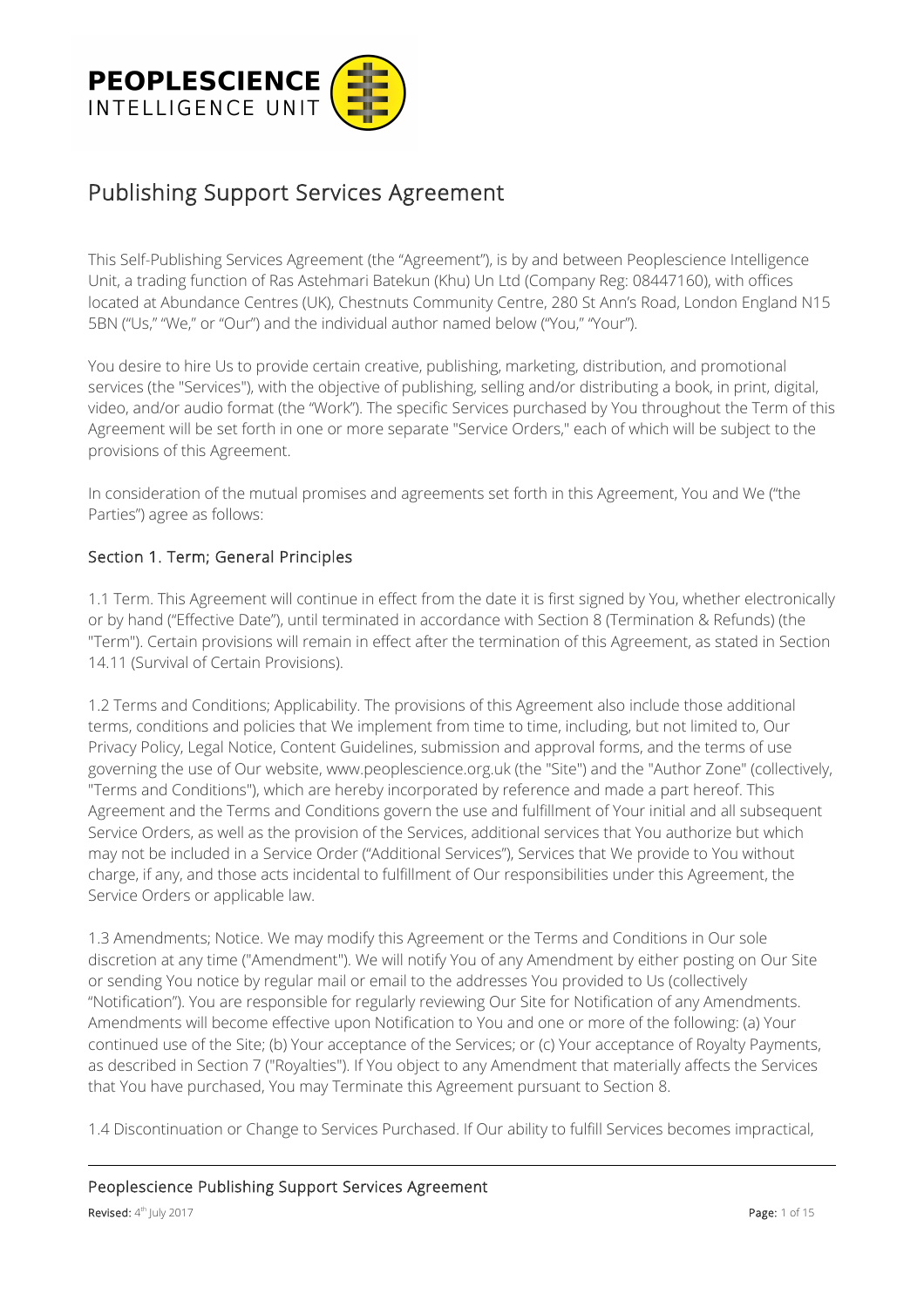unlawful or impossible, in Our reasonable discretion, We may change or discontinue the provision of any individual Service or bundled group of Services ("Package") included in any Service Order, without prior notice. If You object to any change to a Service or a Service is discontinued, You may substitute new Service(s) (up to the price of the changed or discontinued Service), request a Refund for that Service, or terminate this Agreement pursuant to Section 8.

## Section 2. The Services

2.1 Payment Precedes Fulfillment. We are not obliged to fulfill the Services set forth in each Service Order until after Your full payment for such Services has been received. We may choose to provide certain Services prior to receiving Your full payment; however, We are under no obligation to do so.

2.2 Costs for Additional Work. At Your request, We may provide Additional Services, which may include, but is not limited to, marketing or publishing services. Additional Services will result in additional charges at the applicable prices for such Additional Services in effect at the time that they are ordered, which may not be the same as the prices at the time You sign this Agreement.

2.3 Service Order Contents. Each Service Order confirmation will include the following information, if applicable: (a) a list of the individual Services and/or Package purchased pursuant to such Service Order; (b) the applicable prices and fees for the individual Services or Package purchased pursuant to such Service Order ("Fees"); and (c) any Terms and Conditions applicable to the Services to be provided pursuant to such Service Order.

2.4 Timing of Services. We will use commercially reasonable efforts to deliver Services in a timely manner; however, We cannot guarantee that We can provide any Service by any desired deadline, as there may be circumstances beyond Our control.

## Section 3. Your General Obligations

3.1 Initial Obligations. Before We are obligated to perform any Services, You must complete the following: a. Signed Agreement. You will sign, date and return this Agreement, either electronically through Our esignature program, or by hand-signing a hard copy of the document and mailing, emailing or faxing it to Us. b. Order Confirmation. If You receive a copy of Your Service Order, whether electronic or hard copy, You will confirm that the individual Services or Packages listed on the Service Order, as well as the Fees, are accurate and complete. IF YOU FAIL TO NOTIFY US OF ANY ALLEGED INACCURACY IN THE SERVICE ORDER WITHIN TEN (10) DAYS OF RECEIPT, YOU WILL BE DEEMED TO HAVE IRREVOCABLY ACKNOWLEDGED THE ACCURACY OF THE SERVICE ORDER. c. Payment. You must pay in full all amounts due, as set forth on the initial Service Order or any subsequent Service Order, in the manner and by the payment methods accepted by Us at the time payment is due.

3.2 Cooperation and Civility. It is Your responsibility to cooperate with Us in all matters relating to the provision of Services or Additional Services. If Our performance of any obligation is prevented or delayed by any act or omission by You or Your agent(s), We will not be liable for any costs, charges, or losses directly or indirectly sustained or incurred by You. You should communicate with Us and Our employees and representatives, representatives agents, partners, parent or related entities, licensees, successors and assigns (collectively, "Our Affiliates"), or the third party publishers, agencies, vendors, retailers, distribution channels, and suppliers with which We contract (collectively, "Our Contractors") in a civil manner at all times.

#### Section 4. Your Publishing Obligations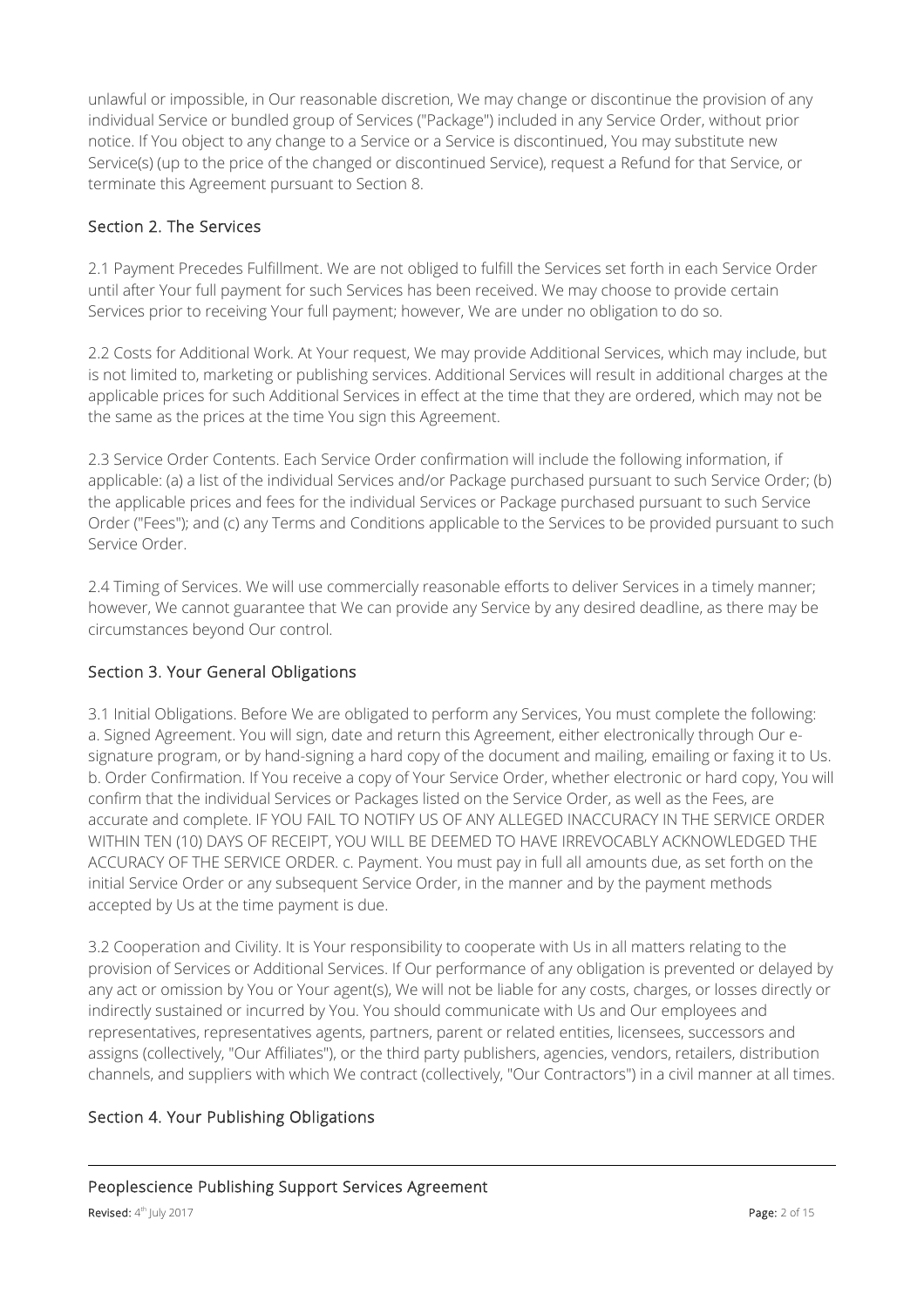4.1 Generally. Depending upon the Services that You have purchased, You may be required to review, approve and/or modify various aspects of Your Work during the publication process, including, but not limited to, the appearance or content of the cover, illustrations, the interior of the book (referred to as the "Galley"), the editorial content, and/ or the Suggested Retail Price of Your Work, as defined in Section 6 (Distribution). PLEASE NOTE THAT THE SUGGESTED RETAIL PRICE IS NOT NECESSARILY THE PRICE OF YOUR WORK TO THE END CUSTOMER, WHICH IS SET BY THE RETAILER.

4.2 Submission of Manuscript. Before We begin fulfillment of the Services, You must submit to Us: (a) a fully completed Title Submission Form or other forms requested by Us; (b) a copy of the text of Your manuscript; (c) graphics or other materials You wish to be incorporated into Your Work; and (d) any other necessary material requested in order to permit Us to fulfill the Service Order (items (a) through (d) constitute Your "Manuscript", which refers to all the text and materials that You submit to Us, in their original form). You must submit Your Manuscript in one of the acceptable formats listed on Our Site at the time of submission. You may submit Your Manuscript in one of the following ways: (a) via email to Your assigned Check-In Coordinator; (b) via the Site; or (c) by disk or flash drive sent in a single package via Registered Royal Mail or courier, to: Peoplescience c/o Abundance Centres (UK), Chestnuts Community Centre, 280 St Ann's Road, London England N15 5BN. You will make and retain a copy of Your Manuscript before submitting it to Us. We are not responsible in any manner for the loss of or damage to Your Manuscript while in transit or while in Our possession. We are not obligated (a) to return to You, at any time or for any reason, Your Manuscript or any other submitted materials or production files; or (b) to preserve Your Manuscript or such submitted materials.

4.3 Content Guideline Compliance. You are responsible to ensure that Your Manuscript complies with Our Content Guidelines, as set forth on the Site, including, but not limited to, restrictions regarding content, interior design, and cover design. We will perform a content evaluation on Your Manuscript to evaluate compliance with Our Content Guidelines. If We determine that Your Manuscript does not comply with Our Content Guidelines, We will request that You revise the Manuscript in order to bring it into compliance. If You do not wish to make the necessary revisions to comply with Our Content Guidelines, You or We may terminate this Agreement in accordance with Section 8. The content evaluation is for Our internal use only; You may not rely on the results of the content evaluation for any purpose whatsoever. If We determine, in Our discretion, that a complaint about the content of Your Work may not be promptly resolved, regardless of Our evaluation of the merits of the complaint, We may permanently or indefinitely discontinue the publication of Your Work.

4.4 Editing Services. Unless You have purchased editing Services pursuant to a Service Order, We will not edit Your Manuscript in preparation of the final Work. If You purchase editing Services pursuant to a Service Order, You will retain final approval with respect to all suggested editing changes proposed by Us.

4.5 Approval and Signoff. We will provide You with a copy of Your completed Work for Your complete and thorough review prior to publication. If, upon review, You are satisfied that each aspect of Your Work is accurate, complete and otherwise complies with Your objectives, and accepted the Suggested Retail Price, You will sign the following forms indicating Your approval and return them to Us in a timely manner: (a) the Galley Signoff Form; and (b) the Cover Signoff Form. You are deemed to have given final approval of Your Work and the Suggested Retail Price as of the date on which We have receive the last of the forms above signed by You ("Final Approval"). After Final Approval, You waive any and all claims against Us or Our Affiliates, or Our Contractors arising from or related to any alleged errors, omissions or other content or pricing issues discovered in Your Work after Final Approval. You are responsible for the Fees for any subsequent changes, corrections or other Services, including Additional Services, requested by You after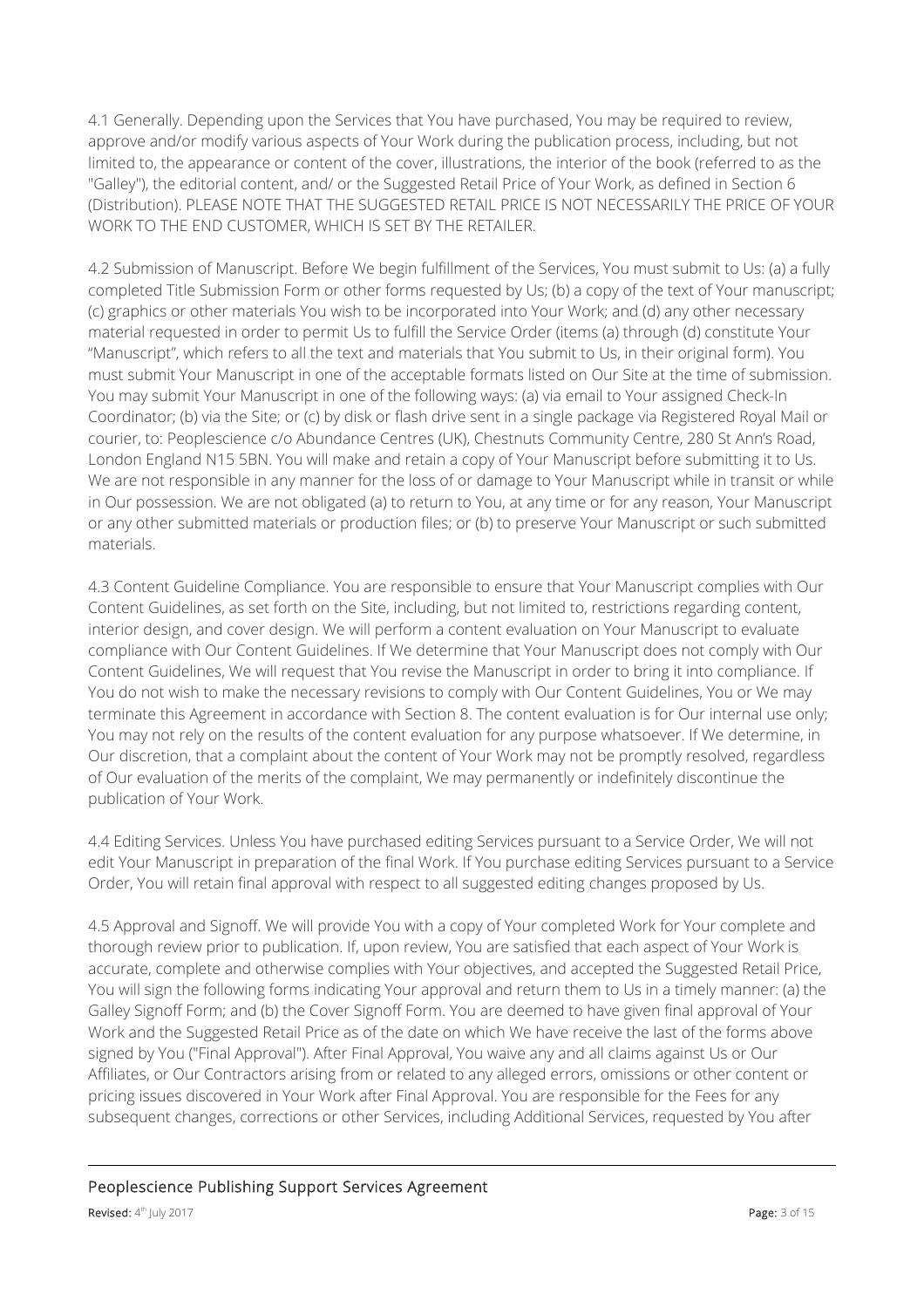#### Final Approval.

4.6 Copyright and Title Registration. If purchased by You as part of Your individual Services or included in Your Package, We will include a copyright notice in each copy of the Work and/ or secure a unique International Standard Book Number (ISBN) for each version of the Work, as requested by You. While You may use Your Manuscript at any time, You may not use the version of the Work that has been created or formatted by Us, at any stage of development or the finished Work, the ISBN, and/or cover with any other provider of similar Services at any time during the Term.

4.7 Rights to Manuscript and the Work. In addition to Your Manuscript (as defined in Section 4.2), Your finished Work also may include content that We, Our employees, Our Affiliates or Our Contractors create as part of the Services that We offer ("Our Work Product") and/or content that is owned by third parties ("Third Party Property") that either We license or You license or otherwise have permission to include in Your Work. Subject to the following paragraphs, You will remain the sole and exclusive owner of all right, title, and interest in and to Your Manuscript. We will have no right or license to use Your Manuscript, except as permitted herein with respect to development of the resulting Work in print, digital, video, or audio format.

4.8 Third Party Property Provided by You. If You provide Us with Third Party Property to be included in Your Work, such as images or fonts, You must also provide Us with evidence that You have all necessary permissions to use that Third Party Property. If Your use of Third Party Property is subject to any restrictions (such as a limit on the number of reproductions of an image), You are responsible to ensure that You comply with those restrictions.

4.9 Transfer Upon Termination. Within ninety (90) days after the effective date of Your Termination in a manner permitted by this Agreement, You may submit a written request for, and We will deliver to You within twenty-one (21) business days of receipt of that request, the electronic file(s) of the Work, with all references to the ISBN, the LCCN, Our imprint logos, Our imprint names, Our trademarks, the barcode or other copyrighted materials removed. PLEASE BE ADVISED THAT THIRD PARTY PROPERTY MAY BE USED ONLY IN THE VERSION OF THE WORK (IN ANY FORMAT) THAT WE CREATE, AND MAY NOT BE REMOVED OR USED IN ANY OTHER VERSIONS OF THE WORK OR OTHER PRODUCTS OR MATERIALS, DURING THE TERM OF THIS AGREEMENT OR AFTER TERMINATION. To the extent Your Work incorporates Third Party Property that We license and You wish to use the Third Party Property in a different version of Your Work, You must obtain a license from the holder of intellectual property rights in such Third Party Property.

4.10 Shipping. Any order You place, for copies of the Work, including those copies of Your Work included in the Packages or individual Services purchased ("Book Order"), will be delivered within a reasonable time after We receive full payment for the Book Order. You must pay all applicable shipping and handling fees associated with Your Book Order, as set forth on Our Site at the time the Book Order is placed.

## Section 5. Right of Publicity and License to Use

5.1 Right of Publicity and License to Use. For the purpose of promoting You, Your Work, Us, Our Affiliates, or Our Contractors, You grant to Us, Our Affiliates and Our Contractors the worldwide rights and license to display, exhibit, reproduce, digitize, modify, license, and otherwise use the following, and all materials created by Us or on Our behalf that incorporate any of the following, in any format now or hereafter known (including print, audio, video, electronic, and digital) and in all media now or hereafter devised (including all digital, audio, video, and print media): a) Information about You, including, but not limited to, Your name, image, likeness, appearance, voice, professional and personal biographical information, signature and other personal characteristics and any private information that You supply to Us ("Right of Publicity"), or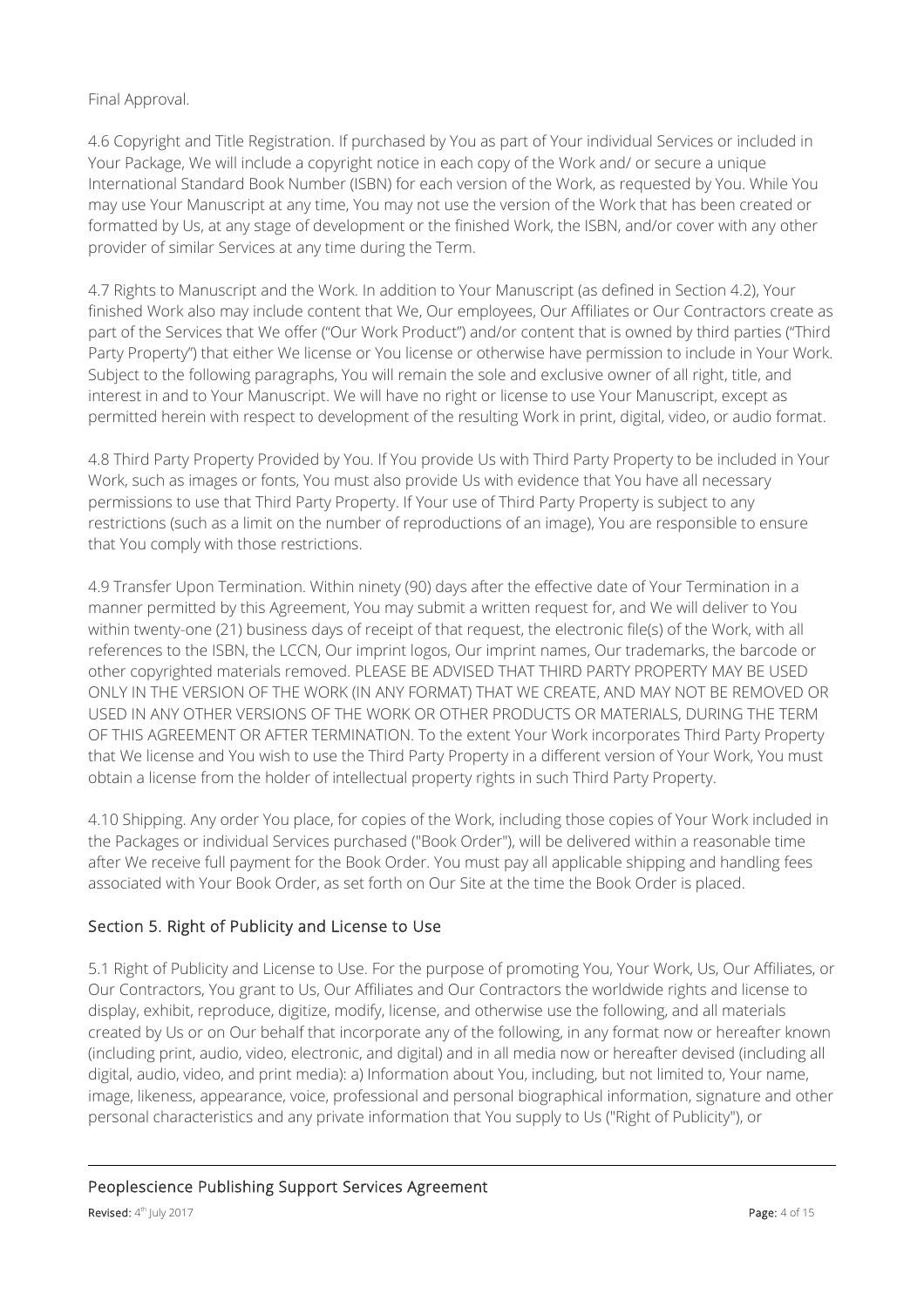exclusively Your pen name if You choose; b) Information regarding the Work, including the title of the Work, Your description of the Work, excerpts and images from the Work (at a length and in a duration and manner to be determined, in Our discretion), and other information regarding the Work (will "License to Use"). Notwithstanding the grant of the Right of Publicity or License to Use Your Work, Our sole obligation with respect to the use of the Work or the Right of Publicity is the fulfillment of those Services purchased by You.

5.2 Waiver of Publicity Claims To the fullest extent permitted by applicable law, You hereby release, waive, discharge and covenant not to sue Us, Our Affiliates and Our Contractors and their respective owners, members, officers, directors, employees, agents and representative (collectively, "Releasees") from all liability to You, Your personal representatives, assigns, heirs, and next of kin for any loss, damage or expenses, and any claims, demands or Actions therefore, arising from or related to, directly or indirectly, Our, Our Affiliates' or Our Contractors' use of the Right of Publicity, including, but not limited to, claims for copyright or trademark infringement, infringement of moral rights, defamation, invasion of rights of privacy, rights of publicity, intrusion, false light, public disclosure of private facts, physical or emotional injury, or distress or any similar claim or cause of action in tort, contract, or any other legal theory (collectively "Publicity Claims"), now known or hereafter known in any jurisdiction throughout the world. For purposes of this Agreement, "Actions" include any litigation, lawsuit or administrative, governmental or other proceeding including, but not limited to, government investigations, inquiries, hearings, and other requests, or any appeal thereof.

5.3 Free Copies, Excerpts, and Previews. You grant Us, Our Affiliates and Our Contractors, the right to send free review copies of the Work to members of media, including, but not limited to, editors, college newspapers, bloggers, professors, television, Internet, and radio commentators, and other potential book reviewers, in Our sole discretion. You are not entitled to be paid Author Royalties on free copies of Your Work. You acknowledge and authorize Us, Our Affiliates, and Our Contractors to determine whether and to what extent to make excerpts or previews of Your Work available for view, without Author Royalties to You, on websites or via other media, including the websites of certain retailers such as Amazon, Google, and Apple, to the extent We are under contract with them at the time. On occasion, these excerpts may include entire chapters or may even exceed twenty-five (25) pages in length. You acknowledge and agree that although We notify Our network to cease publishing Your Work after Termination, some previews may remain up in perpetuity, even beyond Termination. We will not be liable to You for copyright infringement, or in any other way, for the failure of a Contractor to remove an excerpt or preview of Your Work.

## Section 6. Distribution

6.1 General. Upon Final Approval of Your Work, We will make the Work available through the distribution channels with which We contract, including, but not limited to, physical, online and electronic distribution channels, such as wholesalers, bookstores, traditional retailers, and e-retailers ("Distribution Channels"), in a manner consistent with the Services purchased by You. We do not warrant that any particular Distribution Channel will offer Your Work for sale, as this is up to the sole discretion of the Distribution Channels. Furthermore, We do not warrant that We will use, or continue to use, any particular Distribution Channel, retailer, e-retailer, or website, as We maintain the right to modify or cancel Our agreements with Our Contractors at any time. You grant to Us the right to compile and use statistical information regarding sales of the Work.

6.2 Distribution License Granted. Throughout the Term of this Agreement, You grant to Us the exclusive, transferable, worldwide license to manufacture, store, use, display, execute, reproduce (in whole or in part), transmit, modify (including to create derivative works), import, make, have made, offer to sell, print, publish,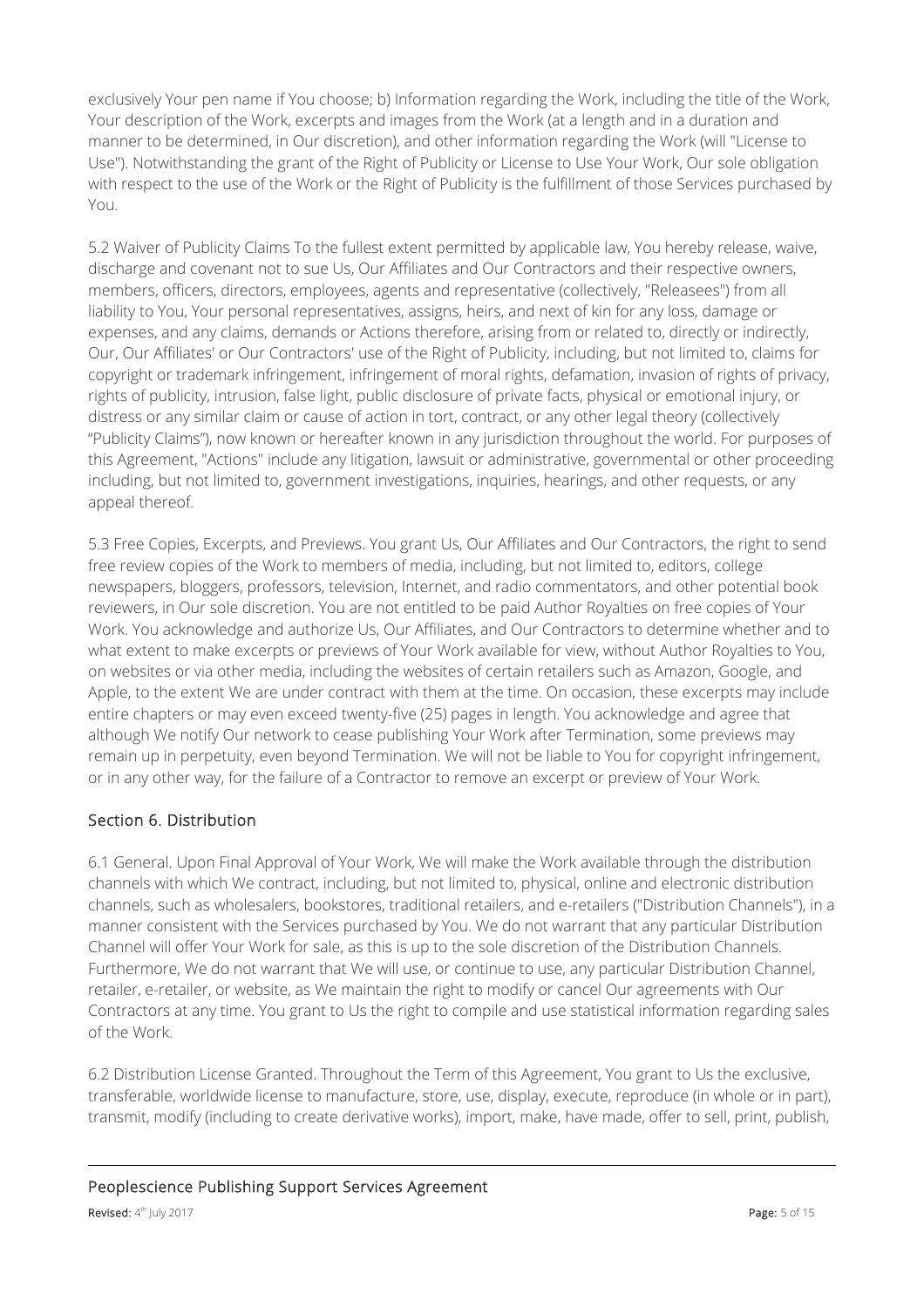market, sublicense, distribute, and sell (individually or as part of compilations of collective works), and license for use via any subscription model or lending model, through all Distribution Channels now or hereafter known, in any language, in print digital audio, or video format, or via any other medium, now known or hereafter devised, the Work.

6.3 License During Post-Termination Transition. We are required, upon Termination of this Agreement, to notify and demand that all third party retailers and Contractors (such as Amazon, Google and Apple) cease the production, sale and distribution of new copies of Your Work not previously published by Us, However, We cannot control the actions or omissions of these retailers and Contractors. We will not be liable to You for copyright infringement, or in any other way, for the failure of a retailer or Contractor to cease the production, sale and distribution of Your Work. During this transition period after Termination, for a period of ninety (90) days after the Termination of this Agreement, You grant to Us, the non-exclusive, worldwide license to manufacture, store, use, display, execute, copy, reproduce (in whole or in part), warehouse, host, store, transmit, offer to print, publish, market, distribute, and sell (individually or as part of compilations of collective works), and license for use via any subscription model or lending model, through existing Distribution Channels and existing formats, Your Work. We will continue to pay You Author Royalties in accordance with Section 7 (Royalties) for any sales made by Us or Our Contractors after the Termination of this Agreement.

6.4 Storage and Hosting. You grant to Us, Our Affiliates and Our Contractors the rights to store, host, warehouse, transmit, copy, reproduce, use, and distribute tangible, electronic copies of the Manuscript and the Work, in whole or in part, in any formats now or hereafter known, and using any digital or electronic hardware, software, application, and technologies, now or hereafter known, as deemed necessary or appropriate by Us in order to exercise the licenses and rights granted to Us and fulfill Our obligations under this Agreement and the Service Orders.

6.5 Digital Rights Management. You grant Us the exclusive right to determine whether or not to utilize digital rights management (DRM) technology with respect to the Work.

6.6 Suggested Retail Price. We will determine the price at which to sell the various formats of Your Work in the Distribution Channels ("Suggested Retail Price"). Our pricing determination may be influenced by a variety of factors in Our discretion, including, but not limited to, the length of Your Work, dimensions and binding options selected, color selection, and print and related costs. If You have purchased the "Set Your Own Price" option, if available, You will be responsible for either accepting Our Suggested Retail Price or setting a different Suggested Retail Price for each format of the Work, as long as the final Suggested Retail Price is within the limitations that We have set. After the Suggested Retail Price is set, We reserve the exclusive right to modify the Suggested Retail Price of the Work, should production costs change or market conditions warrant. You must approve any change to the Suggested Retail Price change prior to it taking effect. If You do not approve the Suggested Retail Price change or We cannot contact You to obtain Your approval, the affected formats of the Work may be removed from distribution until Your approval can be obtained. PLEASE NOTE THAT THE SUGGESTED RETAIL PRICE IS NOT NECESSARILY THE PRICE OF YOUR WORK TO THE END CUSTOMER, WHICH IS SET BY THE RETAILER.

6.7 Contractor Failure to Update Work. For a Work in distribution, You agree that We are not liable for any Contractor's failure to update the Work after We, or Our agent, has given notice to such Contractor that the Work has been updated and should be replaced with a more current version of the Work If You discover such a failure, You will notify Us, specifying the Contractor or retailer and the alleged failure to update Your Work. Our sole responsibility, upon receipt of such notice, will be to notify the Contractor within thirty (30) days of Our receipt of such notice, as applicable.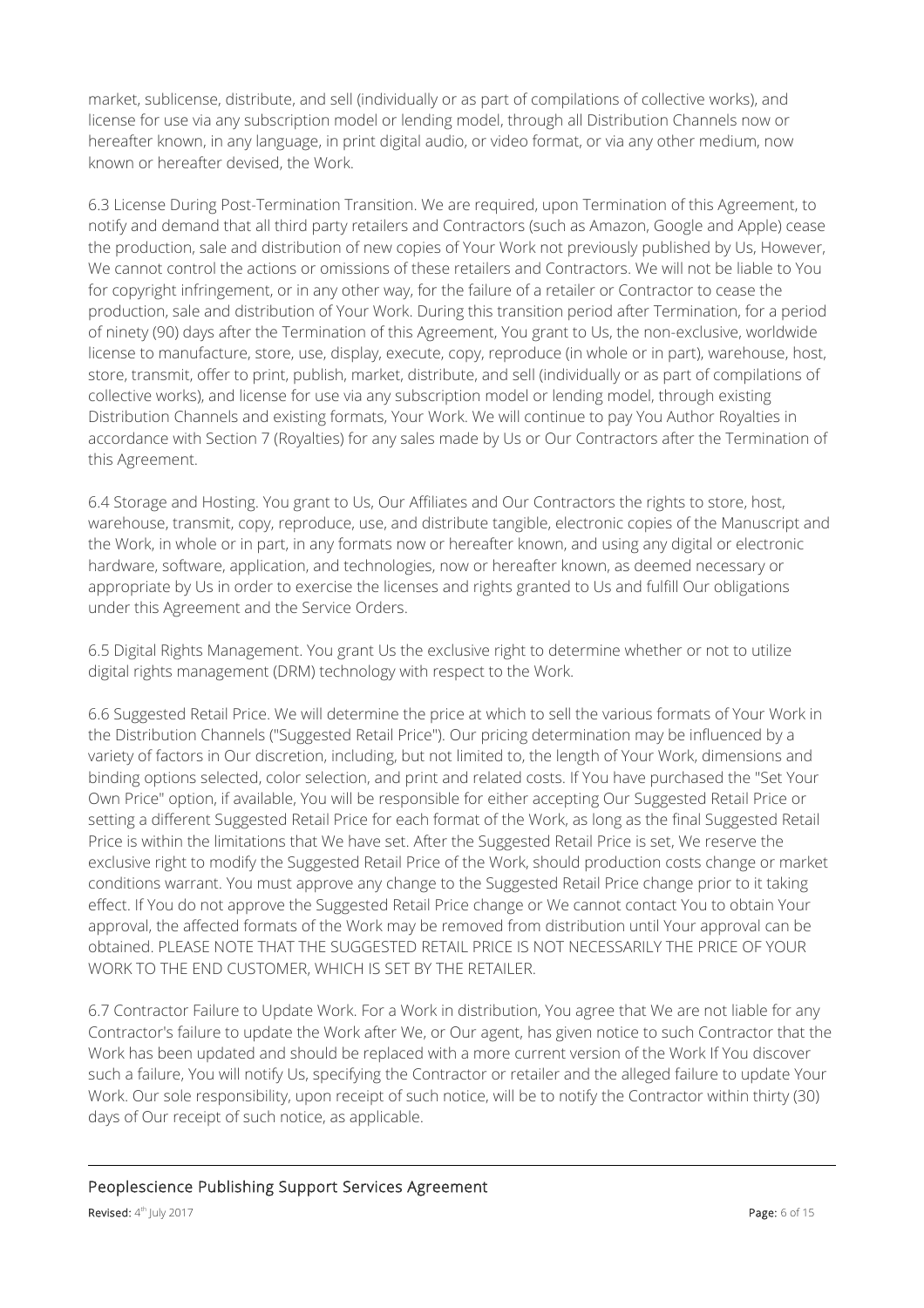#### Section 7. Royalties

7.1 Author Royalties. Royalties will be paid to You based on the initial sales of Your Work ("Qualifying Sales") during each calendar quarter ("Author Royalties"). Sales of used copies of Your Work, sales of Your Work to Yourself, and copies of Your Work supplied to any person or entity free of charge are not Qualifying Sales and do not generate Author Royalties. Author Royalties will be calculated as follows:

a) Print/Audio.

(i) For each Qualifying Sale of Your Work in a print or audio format through one of Our Distribution Channels, You will receive ten percent (10%) of the Suggested Retail Price; and (ii) For each Qualifying Sale of Your Work in print or audio format directly through the online bookstores We operate on Our websites ("Our Bookstores"), You will receive twenty-five percent (25%) of the Suggested Retail Price.

b) Digital. For each Qualifying Sale of Your Work in a digital format, whether through one of Our Distribution Channels or directly through Our Bookstores, You will receive fifty percent (50%) of the Digital Net Received, less any returns. The Digital Net Received equals the Suggested Retail Price less promotional discounts, distribution discounts, related distribution fees and sales taxes. c) Other Forms. Depending upon the Distribution Channels available with the Services You purchase, Your Work also may be distributed in one or more of the following models: (i) divided with only certain portions of the Work sold; (ii) combined, in whole or part, with other works and sold as part of a bundle; (iii) combined, in whole or in part, with other works and sold as part of a subscription service; or (iv) combined, in whole or in part, and sold as part of a lending service (collectively referred to as "Other Forms"). For transactions involving Other Forms of Your Work, revenue may be generated such as a share of advertising revenue, a fractional amount of the Suggested Retail Price, subscription revenue, lending revenue, or other forms of revenue ("Work Revenue"). For each Qualifying Sale of Other Forms of Your Work, You will receive thirty percent (30%) of the Work Revenue received by Us that is attributable to Your Work.

7.2 Timing of Payment of Author Royalties. Qualifying Sales and Author Royalties will be calculated on a calendar quarter basis. Payment of Author Royalties ("Royalty Payments"), if any, will be issued as follows: (a) First quarter (for Qualifying Sales in January through March) - Royalty Payment issued by May 31st; (b) Second quarter (for Qualifying Sales in April through June) - Royalty Payment issued by August 31st; (c) Third quarter (for Qualifying Sales in July through September) - Royalty Payment issued by November 30th; and (d) Fourth quarter (for Qualifying Sales in October through December) - Royalty Payment issued by February 28th of the subsequent year. The timing of actual receipt of the Royalty Payment by You may occur after the dates set forth above, due to a variety of factors including, but not limited to, transit time in the mail. Furthermore, We are not responsible for Our banks' inability or failure to process Electronic Funds Transfers ("EFT") or wire transfers, if available, in a timely manner, which may delay the issuance and/or Your receipt of the Royalty Payment.

If the Author Royalties earned in any calendar quarter exceed seventy-five pounds (£75), the Royalty Payment will be issued according to the schedule above. With the exception of Royalty Payments made by EFT, if the Author Royalties earned in any calendar quarter are equal to or less than seventy-five pounds (£75), that quarter's Author Royalties will be carried forward and added to the subsequent quarterly Royalty Payment (the "Cumulative Author Royalties"). Until the Cumulative Author Royalties exceed seventy-five pounds (£75), each quarter's Author Royalties will be carried forward and added to the Cumulative Author Royalties. Whether or not they exceed seventy-five pounds (£75), the Royalty Payment for the Cumulative Author Royalties for each calendar year will be issued to You by February 28th of the following year. The Royalty Payment to which You are entitled will be reduced by any outstanding amounts You owe to Us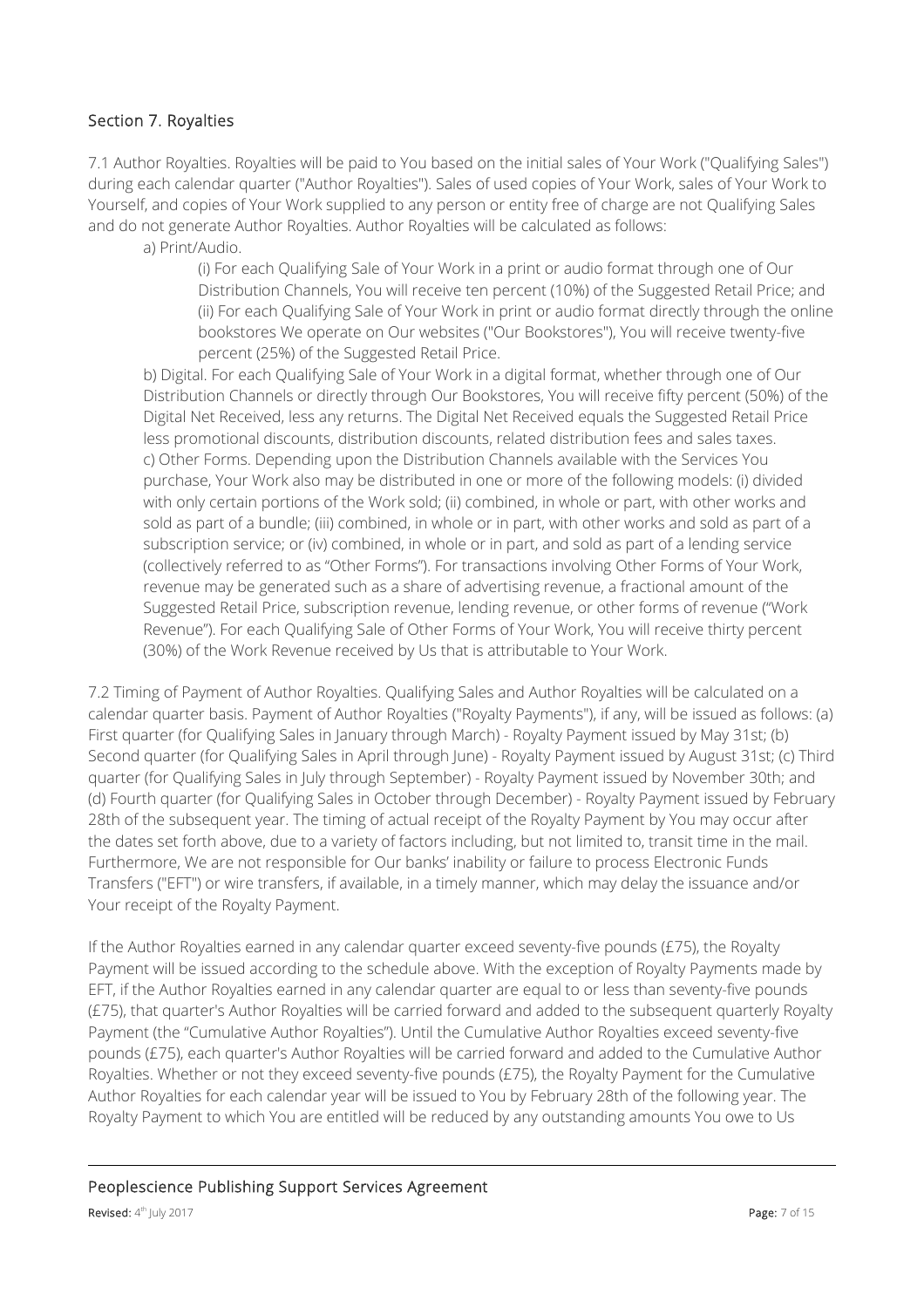and/or are subject to garnishment. We reserve the right to place a hold on the Royalty Payment if (1) if You receive Royalty Payments by check and Your Royalty Payment is returned because the mailing address You have provided Us is no longer accurate; or (2) if You receive Royalty Payments electronically and Your Royalty Payment is rejected because the bank information You have provided Us is no longer valid. We will continue to hold Your Author Royalties until You provide Us with accurate address and bank account information. After the You have updated Your information, We will issue a Royalty Payment of Your Cumulative Author Royalties in the next quarter according to the schedule above

7.3 Tax Withholding and Taxpayer Identification Number. Author Royalties may be subject to applicable tax requirements. In order to determine the appropriate amount of withholding, if any, You will provide Us with all necessary information and documentation requested by Us to comply with tax requirements, including Your Taxpayer Identification Number ("TIN") / Unique Taxpayer Reference ("UTR"), as applicable. If You fail to provide Us with the proper documentation and information, We will withhold from Your Royalty Payments those amounts required to be withheld in compliance with the tax code or other governing laws and regulations, and will remit these amount to the appropriate government agency. You have no right to seek reimbursement from Us for such withholdings.

7.4 Royalties Post-Termination. Following Termination, subject to the exclusions provided for in this Agreement, We will continue to pay to You the Author Royalties earned on Qualifying Sales, whether made before or after Termination, in the manner and amount set forth in this Agreement.

### Section 8. Termination & Refunds

8.1 Termination. Either Party may terminate this Agreement at any time, with or without cause, upon thirty (30) days' prior written notice to the other Party. Upon termination of this Agreement, You will remain liable for payment of the balance due for any outstanding Service Order(s), Additional Services or other fees, subject to the Refund provisions below. We may terminate this Agreement immediately and without prior notice for the following reasons: (a) Our determination that affiliation with You or the Work has or might subject Us, Our Affiliates or Our Contractors to public disapproval; (b) upon receipt of a formal or informal allegation, complaint, demand, or Action in any form made by a third party relating to You or Your Work; or (c) upon receipt of notice from government or other person or entity that Your Author Royalties from Qualifying Sales of the Work are subject to inquiry, investigation, Action, or garnishment.

8.2 Refunds. Subject to the exception in Section 8.3 below, upon Termination of the Agreement, We will refund amounts paid by You for Publishing Packages or individual Services ("Refund") as follows: (a) Publishing Packages. The potential Refund for a Publishing Package is exclusive to the amount paid for such Publishing Package as set forth in the Service Order(s), and will be calculated as follows: i) Prior to submission of the Manuscript: 100%, less a non-refundable £180 (GBP) Setup Fee ii) After (i) above but prior to the start of interior design work: 50% iii) After (ii) but prior to Final Approval 25% iv) After Final Approval No Refund (b) Services not Included in Publishing Packages. We will Refund to You the full amount paid for individual Services not included in a Publishing Package, or Additional Services, that We have not fulfilled or started to fulfill, or that We are unable to fulfill as of the effective date of the Termination. If We have fulfilled or started to fulfill a Service or Additional Service, no Refund for that Service or Additional Service will be due to You. (c) if You terminate this Agreement more than six (6) months after the Effective Date, You will not be entitled to a Refund under 8.2(a) or 8.2(b).

8.3 Termination for Non-Compliance with Content Guidelines. You or We have the right to terminate this Agreement pursuant to Section 4.4 if Your Work does not comply with Our Content Guidelines. If, after Our Initial review of Your Manuscript, We terminate this Agreement due to non-compliance with the Content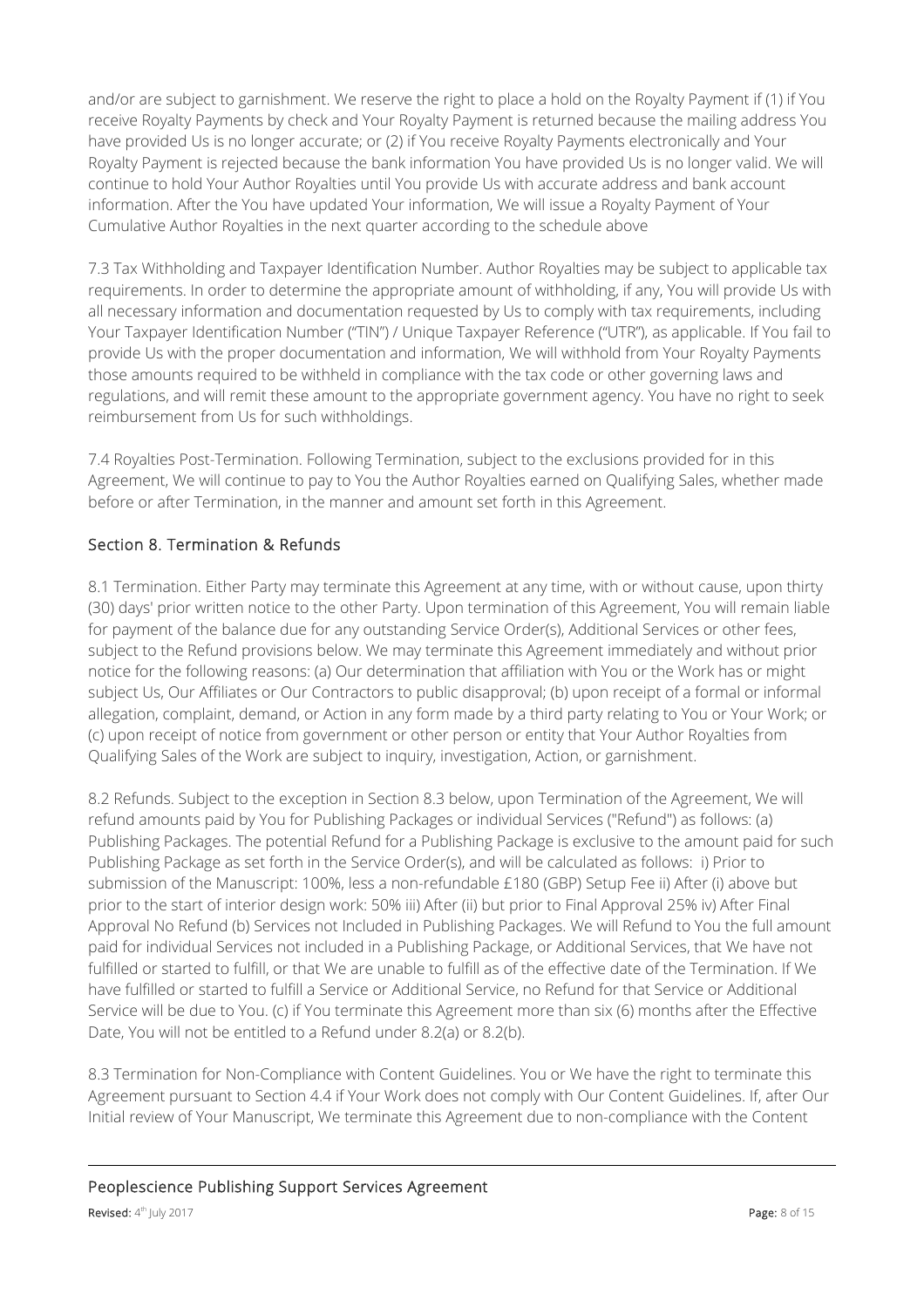Guidelines, We will Refund to You the amounts paid for the Publishing Package and/or individual Services, less a fee of one hundred and eighty pounds (£180), which will be assessed as Our fee to review the Manuscript for compliance with Our Content Guidelines ("Content Evaluation Fee"). If Your Work fails to comply with Content Guidelines at any time after We complete the initial review of Your Manuscript, Your Refund will be calculated in accordance with Section 8.2. If You terminate this Agreement more than six (6) months after the Effective Date, You will not be entitled to a Refund under this section 8.3.

8.4 Our Duties upon Termination. Within five (5) days after Termination of this Agreement, We will cease Our promotion, sale and distribution of Your Work. Furthermore, We will supply notices within thirty (30) days through Our normal channels established to notify Our Affiliates, Contractors, Distribution Channels and other parties to discontinue selling, printing, and distributing Your Work. You acknowledge that We are not responsible for the failure or delay of any of Our Contractors, or any other third party, to remove a Work from print, sale, publication, distribution, or promotion once We have submitted notification through normal channels. You release Us and Our Affiliates, and waive any claims against Us or Our Affiliates, arising from printers', retailers' or distributors' failure to timely remove Your Work , as published by Us, from print, sale, publication, or distribution of Your Work. Your Sole Remedy against Us or Our Affiliates arising from the print, sale, publication, distribution, promotion, marketing, or other use of the Work after Termination of this Agreement is the payment of Author Royalties earned on Qualifying Sales of such Work, as set forth in Section 7.4 (Royalties Post-Termination).

8.5 Our Rights upon Termination. After Termination, Our licenses to the Work and Your Publicity Rights, will survive as set forth in as set forth in Section 5.1 (Right of Publicity and License to Use) and 6.3 (Transition Post Termination). You will retain rights to the Manuscript, but not the final Work, except to the extent of any license granted to You pursuant to Section 4.9. You are not restrained by this Agreement from publishing Your original Manuscript at Your own discretion and risk.

8.6 Timing of Refund; Non-Refundable Fees. We will make reasonable efforts to process any Refund due within thirty-five (35) days after the date of the Termination, absent any extenuating circumstance or disagreement regarding the applicability or amount of the Refund. We may issue the Refund to You by the same payment mechanism that You paid Us with, or, if that payment mechanism (such as the original credit card) is no longer available, any other mechanism We choose, in Our discretion. We will not be required to Refund any non-refundable fees, such as the Setup Fee or the Content Evaluation Fee, regardless of the circumstance causing the Termination of the applicable Service Order or this Agreement.

## Section 9. Representations and Warranties

9.1 Intellectual Property Rights. You represent and warrant the following: (a) You are either the sole author or sole owner of all copyrights to the Manuscript (which includes all content therein); and (b) You are either the owner of or You have secured written permission to use the copyrights and/or trademarks in any associated cover, interior graphics, images, or fonts in the Manuscript or otherwise supplied by You. If You have secured permission from a third party to use copyrighted or trademarked Third Party Property, You must provide Us with evidence of such permission, as well as any required third party credits, upon submission of the Manuscript.

9.2 Co-Authored Work. You represent and warrant that the Manuscript is not co-authored. You are and will be solely responsible for calculating and paying any contributors to the Work any share of Author Royalties due to them pursuant to any separate arrangement You may have with them.

9.3 Your Responsibility for Content & Accuracy. You represent and warrant that the Manuscript and the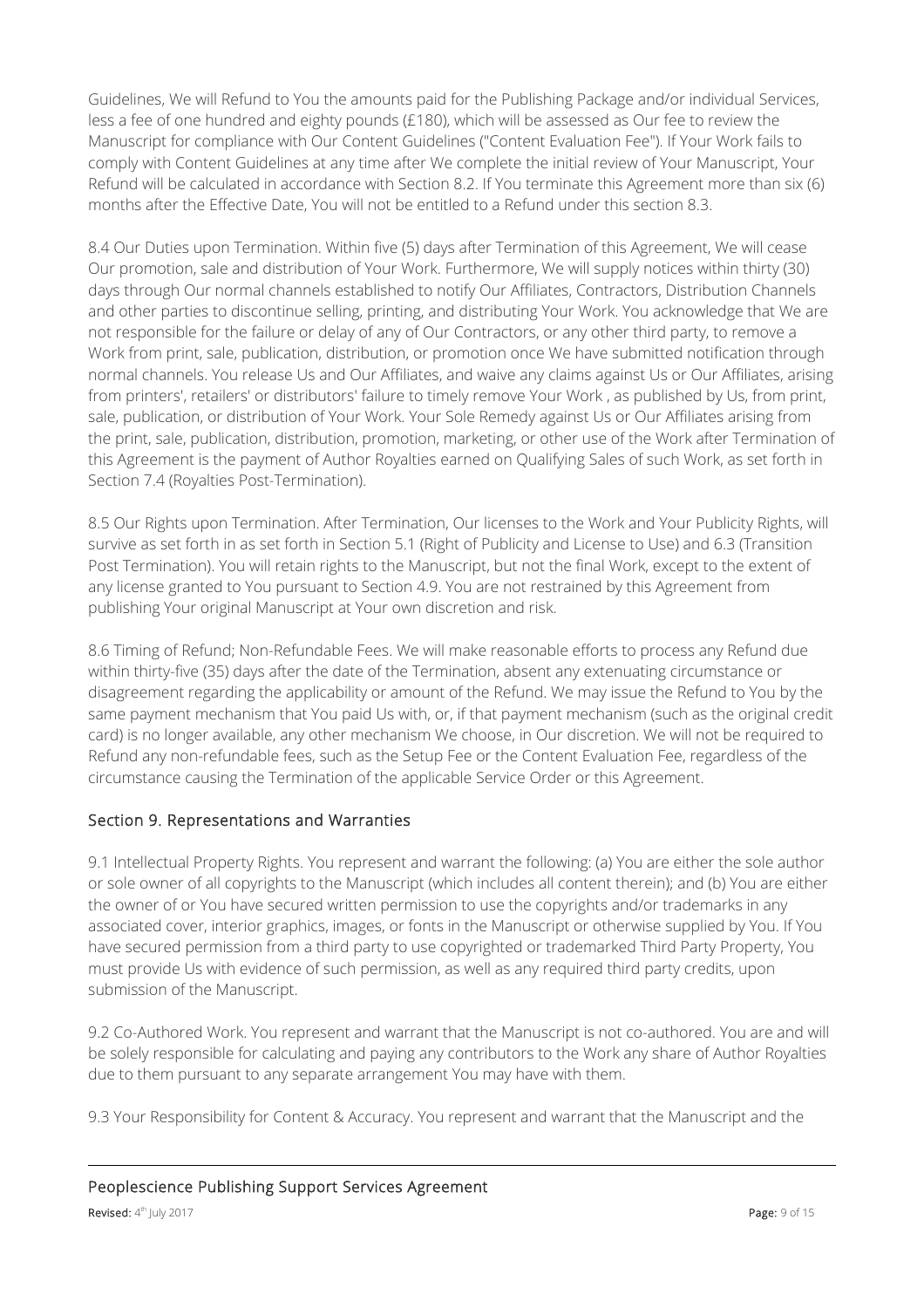Work, in whole or in part, do not: (a) infringe on any copyright or other intellectual property rights; (b) violate any right of privacy, publicity or other personal or property right whatsoever; (c) contain any libelous matter or matter otherwise contrary to law; (d) contain a recipe, formula, or instruction that may be injurious to the user; or (e) contain any information deemed private by applicable law, including, but not limited to, the social security number, date of birth, or private financial information of any person or entity. You further represent and warrant that all statements asserted as facts are based on Your careful investigation and research for accuracy; and that, as of the Effective Date, there have not been previously, and are not now any pending or, to Your knowledge, threatened claims, litigation, or other proceedings pending against You by any third party, based on any state of facts that would constitute a breach of any of Your representations and warranties herein, nor have any such claims ever been levied against You historically with respect to the content or title of the Manuscript or the Work. You represent and warrant that all information in the Manuscript or that You otherwise submit or communicate to Us is accurate. You will immediately notify Us and update and/or correct any information which becomes or is discovered to be inaccurate. You acknowledge that You are solely and fully responsible for the content of the Manuscript and the Work and that We will not be liable to You, or to any third party or other person or entity for the content of the Manuscript or the Work, regardless of whether We had any knowledge or could have reasonably known of any violation of Your above representations or that the Work or Manuscript otherwise violates law.

9.4 Right and Competence to Contract. You represent and warrant that the following: (a) You are at least eighteen (18) years of age as of the Effective Date of this Agreement; (b) You are otherwise competent to enter into this Agreement; (c) You have the full right, power, and authority to perform Your obligations under this Agreement; (d) You have the full right, power, and authority to grant the rights and licenses granted to Us hereunder; (e) You have not assigned, pledged, or otherwise encumbered the Manuscript and/or the Work; (f) You have obtained all rights, clearances, and permissions necessary to grant such rights to Us without any further payment obligation by Us; and (g) You will maintain such licenses and consents throughout the Term, and thereafter, as necessary to comply with the obligations imposed upon You by this Agreement.

## Section 10. Disclaimer of Warranties

10.1 SALES ARE NOT GUARANTEED. WE MAINTAIN NO CONTROL OVER THE SUBJECTIVE PURCHASING DECISIONS OF CONSUMERS OR BOOKSELLERS, AND, CONSEQUENTLY, WE CANNOT AND DO NOT GUARANTEE SALES OF YOUR WORK. WE MAKE NO GUARANTEES OR PROMISES AS TO THE MINIMUM SUCCESS OF THE SERVICES OR THE AMOUNT OF BOOK SALES WHICH MAY RESULT FROM ANY OR ALL OF THE SERVICES.

10.2 GENERAL DISCLAIMER OF WARRANTIES. EXCEPT FOR ANY WARRANTIES OR REPRESENTATIONS EXPLICITLY SET FORTH IN THIS AGREEMENT, WE MAKE NO OTHER WARRANTY, AND EXPLICITLY DISCLAIM ALL OTHER WARRANTIES, CONDITIONS, OR REPRESENTATIONS (EXPRESS OR IMPLIED, ORAL OR WRITTEN, WHETHER ARISING BY LAW, COURSE OF PERFORMANCE OR DEALING, CUSTOM OR USAGE IN THE TRADE, OR OTHERWISE) WITH RESPECT TO THE SERVICES, OR ANY PART THEREOF, INCLUDING, BUT NOT LIMITED TO, ALL IMPLIED WARRANTIES (INCLUDING, BUT NOT LIMITED TO, THE IMPLIED WARRANTIES OF MERCHANTABILITY, FITNESS, OR SUITABILITY FOR A PARTICULAR PURPOSE (WHETHER OR NOT WE KNOW, HAVE REASON TO KNOW, HAVE BEEN ADVISED, OR ARE OTHERWISE IN FACT AWARE OF ANY SUCH PURPOSE), WARRANTY OF TITLE, AND WARRANTY AGAINST INFRINGEMENT OF INTELLECTUAL PROPERTY RIGHTS OF A THIRD PARTY.

## Section 11. Indemnification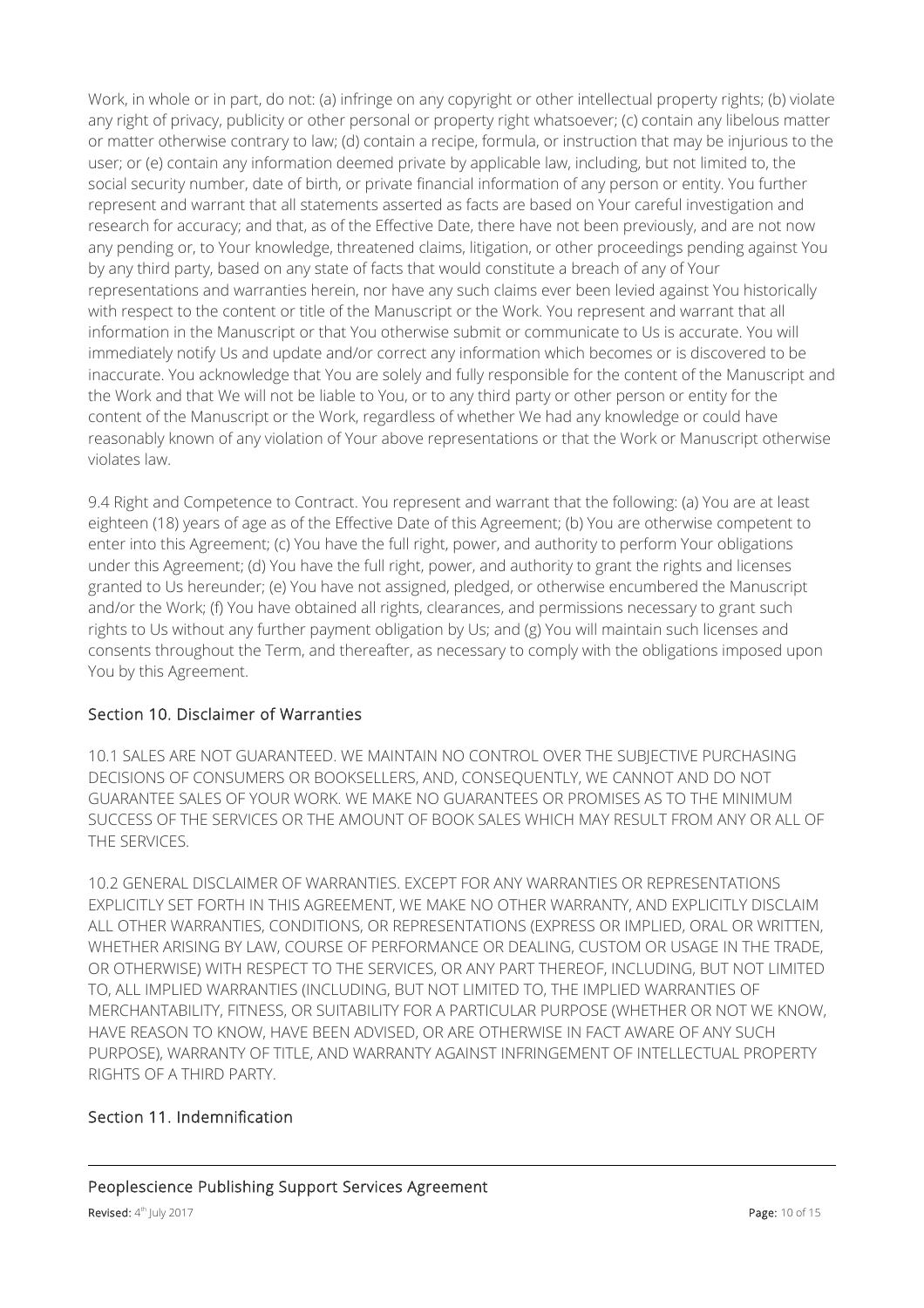11.1 General Indemnification. You will fully indemnify and hold harmless, Us, Our Affiliates Our Contractors, and each such entity's officers, directors, employees, agents, insurers, contractors, successors, and permitted assigns from and against any claim, cause of action, demand, Action, proceeding, losses, liability, cost, expense (including reasonable Legals' fees) or damages arising out of or resulting from a breach of contract, including, but not limited to, any breach or alleged breach of any of Your foregoing representations, warranties, and obligations. Until any claim for indemnity hereunder has been fully satisfied, We may retain all payments due You, including Author Royalties, if any, and/or We may cease providing any further Services; and You will have no right to receive a Refund of any monies paid by You to Us.

11.2 Defense of Copyright Infringement by Your Work. If a claim is presented or an Action is filed against Us alleging that the Work infringes upon a copyright or other intellectual property right, or the Work otherwise violates or adversely affects the rights of third Parties, You authorize Us, at Our election, to defend, negotiate, compromise, or settle such claim or Action, subject to Your approval and at Your expense. You will not settle any claims or Actions in a manner that adversely affects Our rights without prior written consent hand-signed by an authorized representative of Us.

## Section 12. Remedies

12.1 Publication in non-selected format. In the event that We publish the Work in any format other than the format selected and purchased by You, and a Qualifying Sale occurs through Us, Our Affiliates, or Our Contractors, Your sole remedy will be payment of Author Royalties calculated in accordance with Section 7 (Royalties) on any such Qualifying Sales of the Work in the unapproved format.

12.2 Liquidated Damages Assent. The Parties intend that the payment of Author Royalties set forth in Section 7.4 (Royalties Post Termination), to the extent of otherwise Qualifying Sales occurring posttermination, and Section 12.1 (Publication in Non-Selected Format) constitute Liquidated Damages and compensation, but not a penalty. The Parties acknowledge and agree that any harm to You caused by Our breach would be impossible or very difficult to accurately estimate at the time of making of this Agreement and at the time of the breach, and that the Liquidated Damages are a reasonable estimate of the anticipated or actual harm that might arise from Our breach. Our payment of the Liquidated Damages is Our sole liability and entire obligation, as well as Your exclusive remedy for Our breach.

12.3 LIMITATION OF LIABILITY. IN NO EVENT WILL WE OR ANY OF OUR EMPLOYEES, REPRESENTATIVES, OFFICERS, DIRECTORS, OR OWNERS OR OUR AFFILIATES OR CONTRACTORS BE LIABLE TO YOU OR TO ANY THIRD PARTY FOR ANY LOSS OF USE, REVENUE, OR PROFIT OR LOSS OF DATA OR DIMINUTION IN VALUE, OR FOR ANY CONSEQUENTIAL, INCIDENTAL, INDIRECT, EXEMPLARY, SPECIAL, OR PUNITIVE DAMAGES, WHETHER ARISING OUT OF COPYRIGHT INFRINGEMENT, BREACH OF CONTRACT, TORT (INCLUDING LIBEL AND NEGLIGENCE), OR OTHERWISE, REGARDLESS OF WHETHER SUCH DAMAGE WAS FORESEEABLE AND WHETHER OR NOT WE HAVE BEEN ADVISED OF THE POSSIBILITY OF SUCH DAMAGES, AND NOTWITHSTANDING THE FAILURE OF ANY AGREED OR OTHER REMEDY OF ITS ESSENTIAL PURPOSE.

IN NO EVENT WILL OUR, OUR AFFILIATES', OR OUR CONTRACTORS' AGGREGATE LIABILITY ARISING OUT OF OR RELATED TO THIS AGREEMENT, WHETHER ARISING OUT OF OR RELATED TO COPYRIGHT INFRINGEMENT, BREACH OF CONTRACT, TORT (INCLUDING LIBEL AND NEGLIGENCE) OR OTHERWISE, EXCEED THE AGGREGATE AMOUNTS ACTUALLY PAID TO US BY YOU PURSUANT TO THE APPLICABLE SERVICE ORDERS. The exclusions and limitations in this Section will not apply to damages or other liabilities arising out of Our or Our Affiliates' or Contractors' gross negligence or willful or intentional misconduct.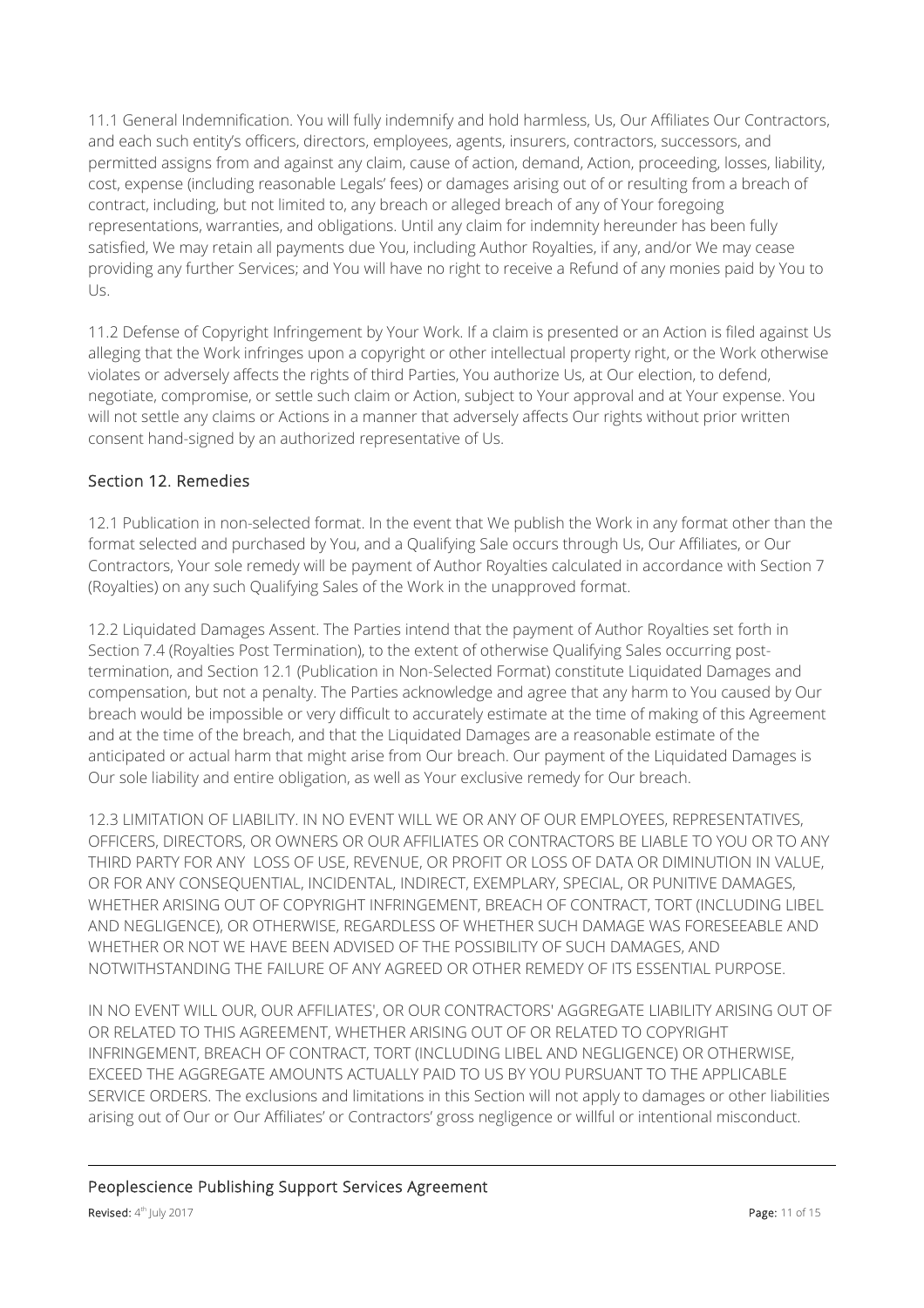### Section 13. Dispute Resolution; Governing Law

13.1 Statute of Limitation. You must file for Arbitration for damages relating to or arising directly or indirectly from this Agreement no later than one hundred eighty (180) days after any portion of Your claim has accrued. You hereby waive the right to file an Action for any loss, damage or liability related to or arising directly or indirectly from this Agreement under any state or federal statute of limitations that may be longer. 13.2 Governing Law. This Agreement, and any legal suit, arbitration, Action, or proceeding arising out of or related to this Agreement, the Terms and Conditions, any Service Order, the Services provided or to be provided hereunder, the Work, the Manuscript, and, generally, any act or omission involving You and Us, Our Affiliates, and/or Our Contractors will all be governed by and construed in accordance with the laws of England without giving effect to any choice or conflict of law provision or rule (whether of the State of Your residence or any other jurisdiction) that would cause the application of laws of any jurisdiction other than those of the State of Indiana or to any rule of construction that allows or directs that ambiguities be construed against the drafter of a contract.

13.3 MANDATORY ARBITRATION / CLASS ACTION WAIVER. ANY CONTROVERSY OR CLAIM ARISING OUT OF OR RELATING TO THIS AGREEMENT, THE ADVERTISING OF OUR SERVICES, YOUR INDUCEMENT TO ENTER THIS AGREEMENT, INCLUDING BUT NOT LIMITED TO CLAIMS OF OR RELATING TO DECEPTIVE OR UNFAIR TRADE PRACTICES, MISREPRESENTATION, OR FALSE ADVERTISING, ITS TERMINATION, OR THE VALIDITY OR BREACH THEREOF, WILL BE SETTLED BY ARBITRATION IN LONDON, ENGLAND, ADMINISTERED BY THE LONDON COURT OF INTERNATIONAL ARBITRATION (LCIA) UNDER LCIA'S COMMERCIAL ARBITRATION RULES, EXCEPT THAT YOU MAY ASSERT CLAIMS IN SMALL CLAIMS COURT IN LONDON, ENGLAND IF YOUR CLAIMS QUALIFY. JUDGEMENT ON THE AWARD RENDERED BY THE ARBITRATOR(S) MAY BE ENTERED INTO ANY COURT HAVING JURISDICTION THEREOF. THE TRIBUNAL WILL HAVE THE POWER TO RULE ON ANY CHALLENGE TO ITS OWN JURISDICTION OR TO THE VALIDITY OR ENFORCEABILITY OF ANY PORTION OF THE AGREEMENT TO ARBITRATE. ARBITRATION REPLACES THE RIGHT TO GO TO COURT. YOU AGREE THAT YOU ARE VOLUNTARILY AND KNOWINGLY WAIVING ANY RIGHT THAT YOU MAY HAVE TO GO TO COURT OR TO HAVE A JURY TRIAL. NEITHER YOU NOR WE MAY SERVE AS A REPRESENTATIVE, A PRIVATE LEGAL AGENT, OR IN ANY OTHER REPRESENTATIVE CAPACITY. YOU AND WE AGREE THAT EACH MAY BRING CLAIMS AGAINST THE OTHER, INCLUDING OUR AFFILIATES, ONLY IN AN INDIVIDUAL CAPACITY AND NOT AS A PLAINTIFF OR CLASS MEMBER IN ANY PURPORTED CLASS, CONSOLIDATED, MASS OR REPRESENTATIVE PROCEEDING. FURTHER, UNLESS BOTH YOU AND WE AGREE OTHERWISE, THE ARBITRATOR MAY NOT CONSOLIDATE MORE THAN ONE PERSON'S CLAIMS, AND MAY NOT OTHERWISE PRESIDE OVER ANY FORM OF A CLASS, CONSOLIDATED, MASS OR REPRESENTATIVE PROCEEDING.

We will not object to Your choice to participate in arbitration by telephone or upon written submission, if You prefer not to participate in person. If You can demonstrate to Us that the cost of arbitration imposes a genuine financial hardship on You to such a degree that Your ability to bring a claim in Arbitration is impacted, We may elect to reimburse You for all or some of the following: (a) that portion of Your initial filing fee for Arbitration that is greater than the filing fee for a civil action in a London Circuit Court; Your reasonable expenses to travel to the Arbitration if arbitration by telephone or written submission is not available; or (c) the cost of the arbitrator.

You have the right to opt out of this Mandatory Arbitration provision, which would enable You to litigate disputes in a court before a judge, if You deliver to Us, within thirty (30) days of the Effective Date of this Agreement, an explicit instruction to opt out, hand signed and dated by You, via certified mail, return receipt requested, addressed to Attn: Peoplescience - Legal Dept c/o Abundance Centres (UK), Chestnuts Community Centre, 280 St Ann's Road, London England N15 5BN. If We do not receive Your written notice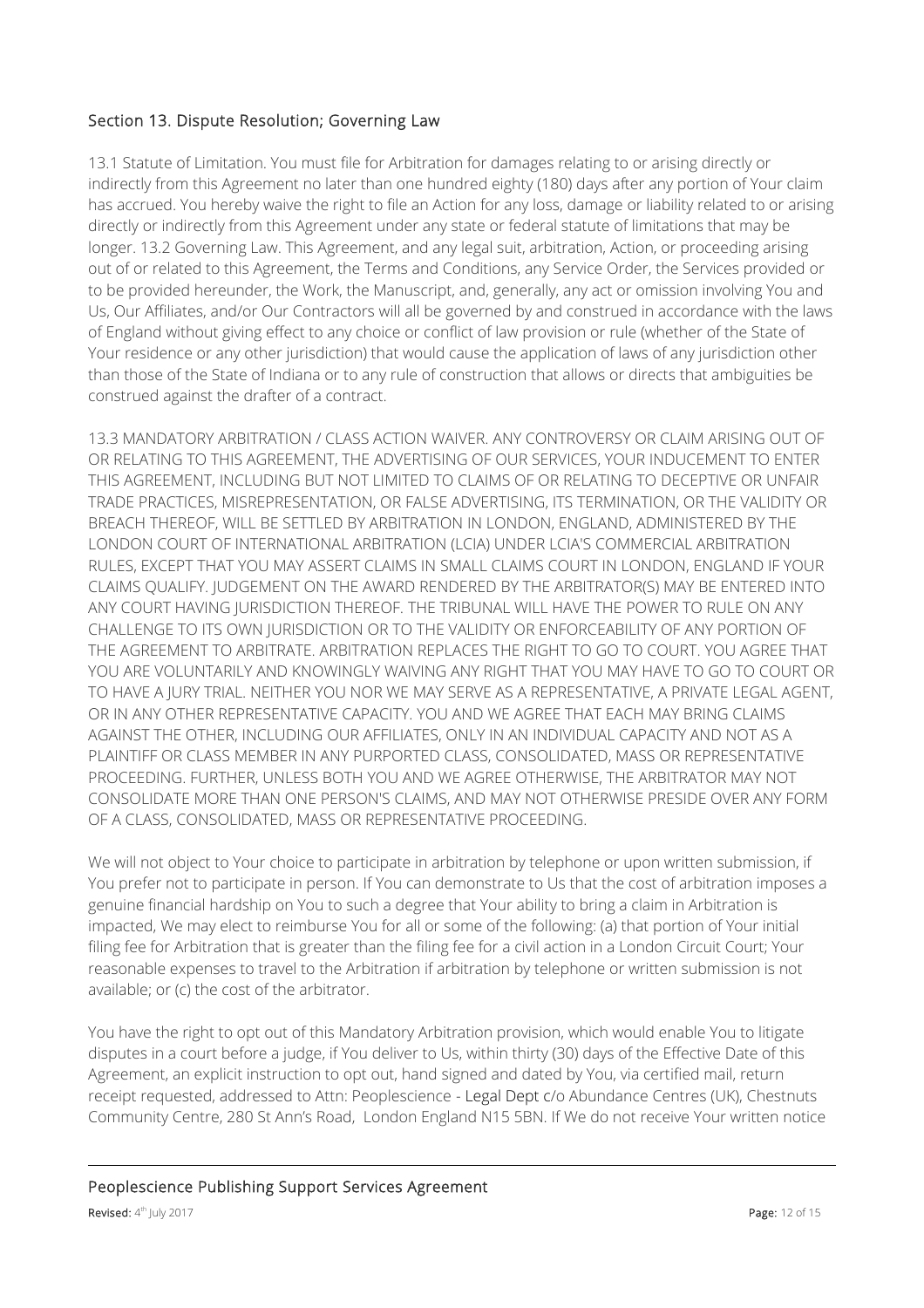within this time period, Your right to opt out will terminate and the provisions of this section will apply. If You exercise the opt-out option, each Party consents that it will commence any Action of any kind whatsoever arising from or related to this Agreement, the Terms and Conditions, the Service Order, the Services, the Work, or the Manuscript against the other Party or Our Affiliates, only in the Small Claims, Circuit or Superior Courts sitting in London, England, and any appellate court therefrom. IF FOR ANY REASON A CLAIM PROCEEDS IN COURT, RATHER THAN IN ARBITRATION, YOU AND WE EACH WAIVE ANY RIGHT TO A JURY TRIAL. YOU OR WE MAY BRING SUIT IN COURT ON AN INDIVIDUAL BASIS ONLY, AND NOT IN A CLASS, CONSOLIDATED OR REPRESENTATIVE ACTION, TO APPLY FOR INJUNCTIVE REMEDIES.

13.4 Legal's Fees. We agree that We will not be entitled to Our Legal's fees or expenses incurred to defend a claim, unless: (a) You do not opt out as permitted in 13.3, and You initiate a claim against Us or any of Our Affiliates in any court other than Small Claims Court in London, England, or in an arbitration venue other than as agreed in this Agreement, and We choose to remove the claim to the proper venue; or (b) Your claim is found to be frivolous by an arbitrator or judge,

### Section 14. Miscellaneous

14.1 Phone, E-mail, and Other Communications from Us. Unless You elect otherwise in accordance with Our Privacy Policy listed on Our Site, You consent to allow Our employees, Our Affiliates, or Our Contractors to contact You by telephone and e-mail, to any contact point supplied by You, both for the purpose of fulfilling the Services and for the purpose of educating You about additional available Services, discounts, sales, products, or other opportunities offered by Us or Our Affiliates at times, and at a frequency determined in Our reasonable discretion. Telephone calls may be monitored and/or recorded by Us and Our Affiliates for quality assurance or other business purposes without further disclosure to You.

14.2 Entire Agreement. This Agreement, together with all Service Orders, Terms and Conditions and any other written documents referenced in this Agreement, constitutes the entire Agreement between the Parties with respect to the subject matter contained herein, and supersedes all prior or contemporaneous understandings, agreements, discussions, or representations, whether written or oral. Except as set out in Section 1 (Term; General Principles), no written, oral or electronic communications between You and Our employees, Our Affiliates or Our Contractors will create any binding obligation upon Us.

14.3 Notices. All notices under this Agreement by You to Us, including, but not limited to, asserting any breach, prior to Your right to terminate for cause, or notices to terminate, must be supplied in writing and sent by overnight courier, (e.g., FedEx, UPS, or DHL) or by certified mail, return receipt requested, to: ATTN: Peoplescience - Client Services c/o Abundance Centres (UK), Chestnuts Community Centre, 280 St Ann's Road, London England N15 5BN, with an additional copy for notices asserting breach only, e-mailed to: administrator@peoplescience.org.uk.

14.4 Personal Information. You are responsible for supplying to Us and maintaining with Us complete and current personal information, including, but not limited to, Your name, address, telephone number, email address, and tax information. We are not responsible for any delays or failure to receive notices, tax documents, Royalty Payments or other information from Us, or any other harm, resulting from Your failure to maintain accurate current and complete personal information with Us.

14.5 Electronic Signatures. The Parties agree that the electronic signatures of the Parties included in this Agreement are intended to authenticate this writing and to have the same force and effect as manual signatures. "Electronic signature" means any electronic sound, symbol or process attached to or logically associated with a record and executed and adopted by a party with the intent to sign such record.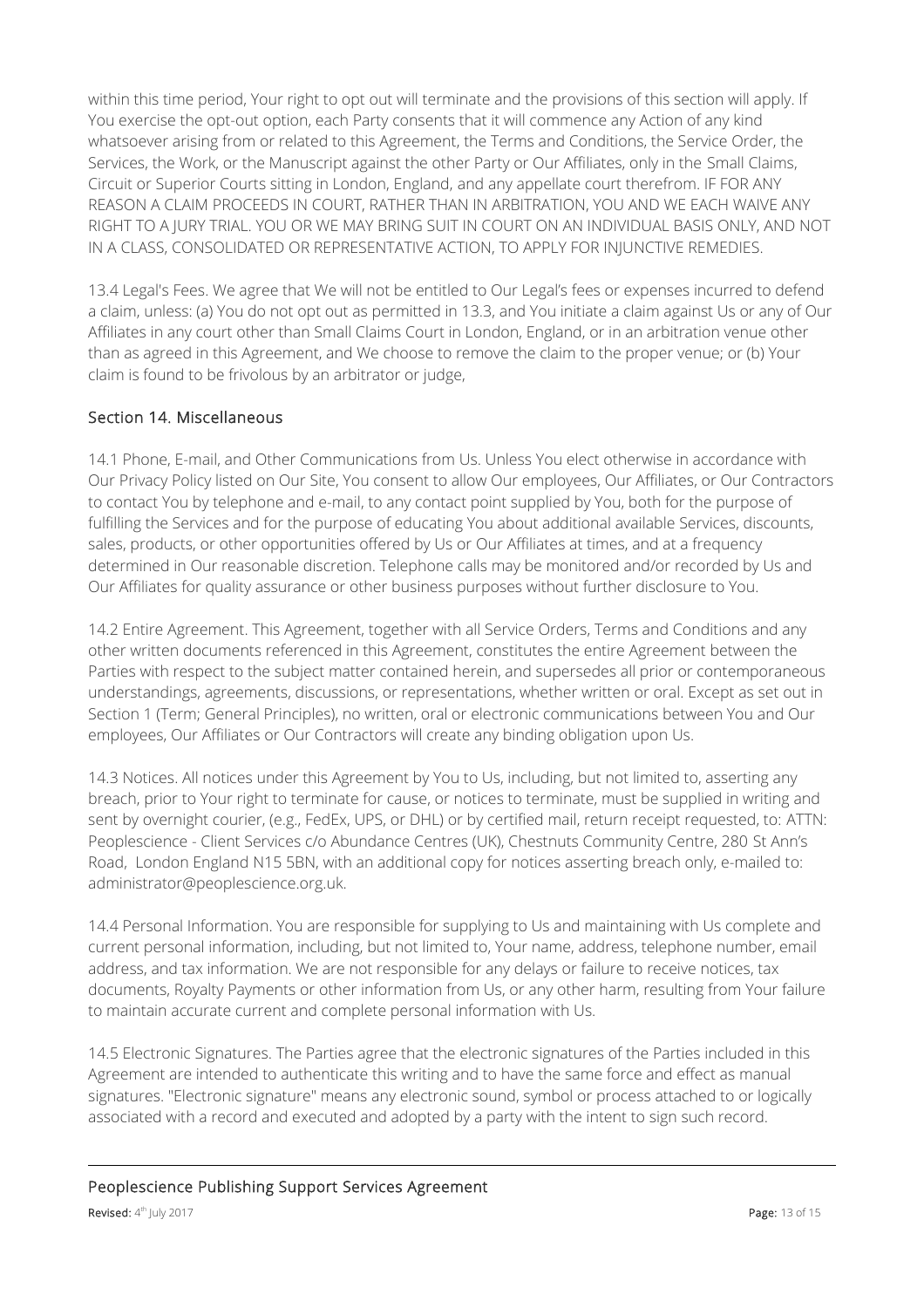14.6 Taxes. You will be solely responsible for all sales, use, and excise taxes, and any other similar taxes, duties, and charges of any kind imposed by any federal, state, or local governmental entity on any amounts payable by You hereunder, provided that in no event will You pay or be responsible for any taxes imposed on, or relating to, Our income, revenues, gross receipts, Our employees, Our Affiliates, or Our Contractors or Our real or personal property or other assets.

14.7 Relationship of the Parties. The relationship between the Parties is that of independent contractors. Nothing contained in this Agreement will be construed as creating any agency, partnership, joint venture, or other form of joint enterprise, employment or fiduciary relationship between the Parties, and neither of the Parties will have authority to contract for or bind the other Party in any manner whatsoever.

14.8 Binding Effect; Assignment. This Agreement shall inure to the benefit of and be binding upon the Parties hereto and each of their respective heirs, executors, successors and permitted assigns. You may not assign any of Your rights or delegate any of Your obligations under this Agreement without the prior written consent of Us. Any purported assignment or delegation in violation of this Section is null and void. No permitted assignment or delegation relieves You of any of Your obligations under this Agreement. We may assign Our rights or delegate any of Our obligations under this Agreement to any of Our Affiliates, Our employees, or Our Contractors, in Our sole discretion, or to any person or entity acquiring all or substantially all of Our business and assets.

14.9 Waiver. No waiver by Us of any of the provisions of this Agreement is effective unless explicitly set forth in writing and signed by an authorized representative of Us. No failure to exercise, or delay in exercising, any rights, remedy, power, or privilege arising from this Agreement operates or may be construed as a waiver thereof. No single or partial exercise of any right, remedy, power, or privilege hereunder precludes any other or further exercise thereof or the exercise of any other right, remedy, power, or privilege.

14.10 Severability. If any term or provision of this Agreement is found to be invalid, illegal or unenforceable in any jurisdiction, such invalidity, illegality or unenforceability will not affect any other term or provision of this Agreement or invalidate or render unenforceable such term or provision in any other jurisdiction. Upon such determination that any term or other provision is invalid, illegal or unenforceable, the Parties hereto will negotiate in good faith to modify this Agreement, so as to effect the original intent of the Parties as closely as possible in a mutually acceptable manner, in order that the transactions contemplated hereby be consummated as originally contemplated to the greatest extent possible.

14.11 Survival of Certain Provisions. Section 4.7 (Rights to Manuscript and the Work), Section 5.1 (Right of Publicity; License to Use), Section 6.3 (License During Post-Termination Transition), Section 6.4 (Storage and Hosting), Section 6.7 (Contractor Failure to Update Work), Section 7 (Royalties), Section 8 (Termination & Refunds), Section 9.1 (Intellectual Property Rights), Section 9.2 (Co-Authored Work), Section 9.3 (Your Responsibility for Content & Accuracy), Section 9.4 (Right and Competence to Contract), Section 11 (Indemnification), Section 12 (Remedies), Section 13 (Dispute Resolution; Governing Law), Section 14.3 (Notices), Section 14.6 (Taxes), Section 14.8 (Binding Effect; Assignment), Section 14.10 (Severability), Section 14.11 (Survival of Certain Provisions), and Section 14.12 (Force Majeure), of this Agreement will survive the Termination of the Agreement.

14.12 Force Majeure. We will not be liable or responsible to You, nor be deemed to have defaulted under or breached this Agreement, for any failure or delay in fulfilling or performing any term of this Agreement when and to the extent such failure or delay is caused by or results from any reasonably unforeseeable act or circumstance beyond Our reasonable control, including, but not limited to, any acts of God, war,